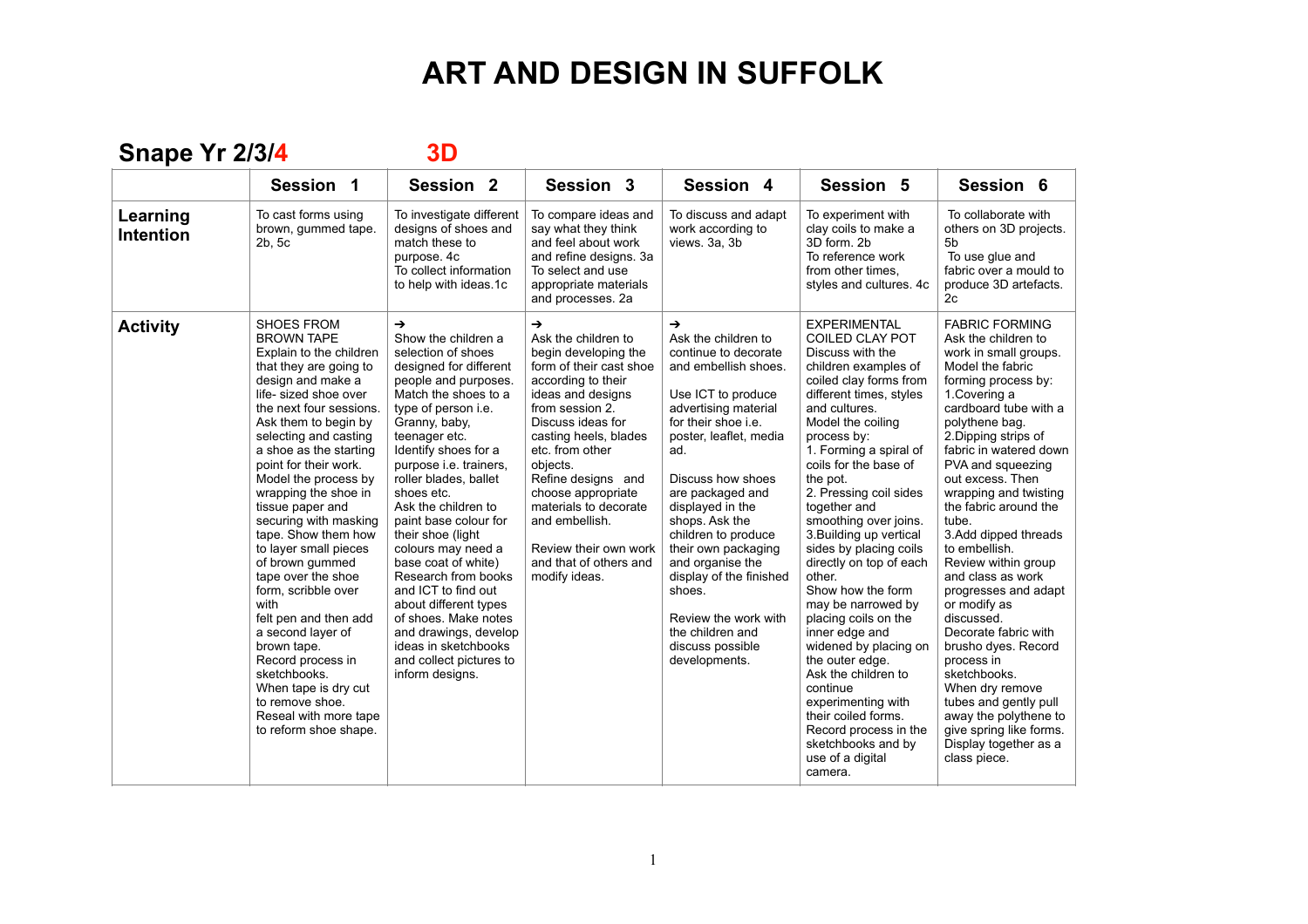#### **3D – YEAR 4**

| Skills,<br>concepts,<br>knowledge and<br>understanding | Using small pieces of<br>brown gummed tape<br>to cast a 3D form.                                | Understanding the<br>idea of design related<br>to purpose.<br>Using research and<br>sketchbook work to<br>explore designs. | Modifying designs<br>according to purpose.<br>Using sketchbook<br>work to inform<br>designs.<br>Applying experience<br>of materials and<br>processes to develop<br>work. | Developing ideas for<br>packaging and<br>display.<br>Using own work as a<br>starting point for<br>further investigation. | Understanding the<br>process and<br>techniques involved in<br>developing coiled clay<br>forms.                 | Dipping fabric to<br>produce 3D forms.<br>Working<br>collaboratively to<br>produce artwork.<br>Adapting and<br>modifying work<br>through class and<br>group discussion |
|--------------------------------------------------------|-------------------------------------------------------------------------------------------------|----------------------------------------------------------------------------------------------------------------------------|--------------------------------------------------------------------------------------------------------------------------------------------------------------------------|--------------------------------------------------------------------------------------------------------------------------|----------------------------------------------------------------------------------------------------------------|------------------------------------------------------------------------------------------------------------------------------------------------------------------------|
| <b>Vocabulary</b>                                      | Cast<br>Mould                                                                                   | Purpose<br>Style<br>Names used for<br>specific types of shoe.                                                              | Construct<br>Embellish<br>Modify<br>Refine                                                                                                                               | Packaging<br>Display<br>Advertise                                                                                        | Coil<br>Inner<br>Outer<br>Spiral<br>Base<br>Vertical                                                           | Fabric<br>Forming<br>Dipping<br>Wrapping<br>Twisting                                                                                                                   |
| <b>Curriculum</b><br><b>links</b>                      | Literacy - following<br>instructions and<br>instructional texts.                                | D&T- designing for a<br>purpose,<br>ICT - research skills,<br>History/Geography-<br>costume.                               | D&T. - materials<br>appropriate for<br>purpose.                                                                                                                          | ICT- advertising etc.<br>Numeracy - nets and<br>3D shapes.                                                               | Literacy- following<br>instructions.<br>PSHE/Citizenship-<br>working with a partner.                           | Literacy- following<br>instructions.<br>PSHE/Citizenship-<br>working on a group<br>project.                                                                            |
| <b>Resources</b>                                       | Brown tape,<br>Light coloured tissue<br>paper (to avoid<br>staining).<br>Shoe (child's choice). | Selection of different<br>footwear.<br>Books about shoes.<br>Magazines.<br>Google Images                                   | Cardboard tubes.<br>Beads.<br>Sequins,<br>Fabrics.<br>Ribbons and threads.<br>PVA glue,<br>Ready-mix paint.                                                              | Cardboard.<br>Ready-mix paint.<br>Drawing media,<br>Computers +<br>software.                                             | Buff clay,<br>Sugar paper,<br>Sketchbooks,<br>Digital camera.<br>Examples<br>(photographs) of<br>coiled forms. | Strips of fabrics,<br>Threads,<br>PVA glue (watered<br>down to single cream<br>consistency).<br>Cardboard tubes.<br>Polythene bags,<br>Brusho colour.                  |
| Time                                                   | 1 hour                                                                                          | 1hour                                                                                                                      | 1 hour                                                                                                                                                                   | 1 hour                                                                                                                   | 1 hour                                                                                                         | 1 hour                                                                                                                                                                 |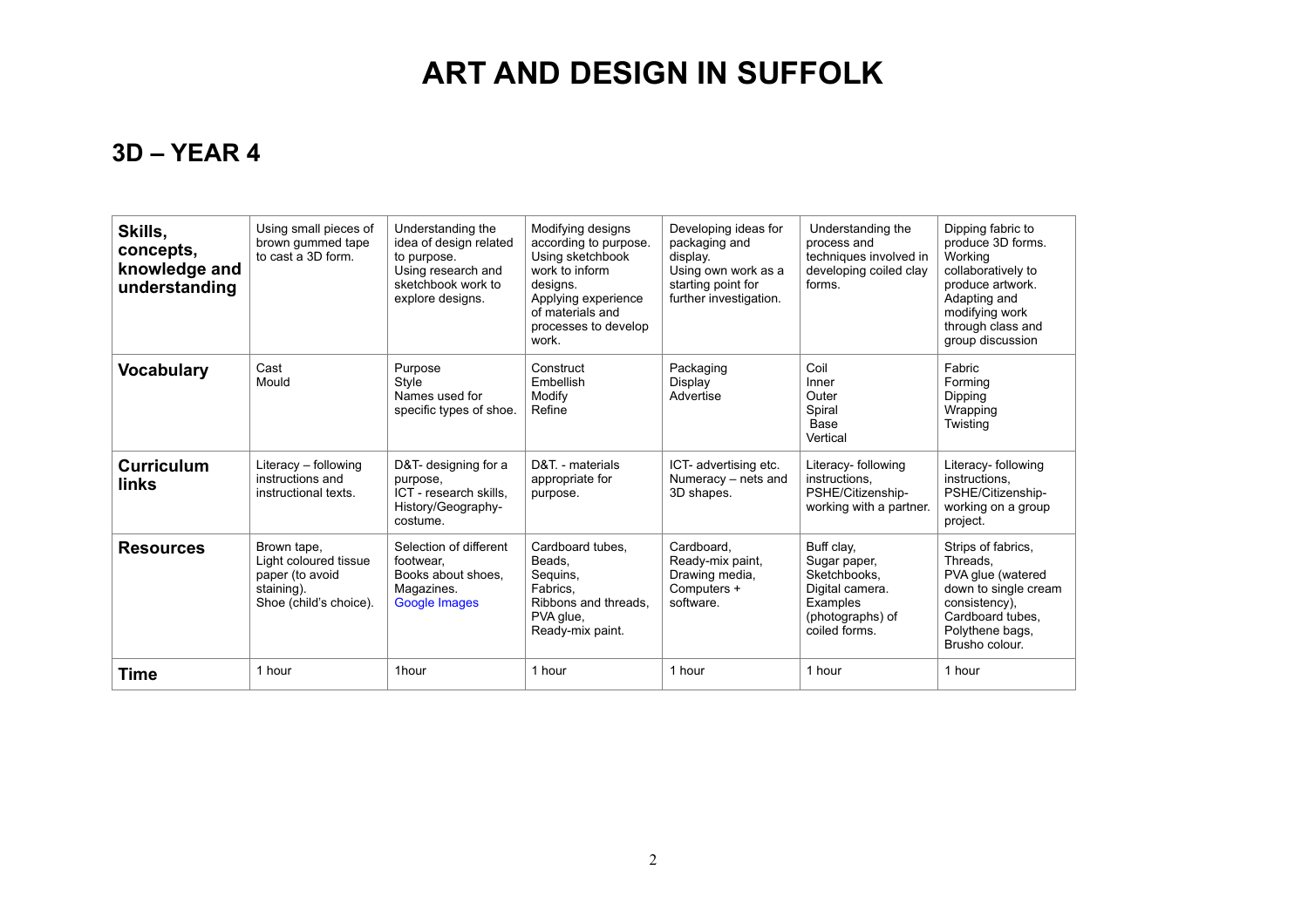#### **]**

#### **3D – YEAR 4**

| <b>Expectations</b>                                                                                                                                                                                                                                                                                                                                                                                                                      | <b>Names</b> | <b>Next Steps</b> |
|------------------------------------------------------------------------------------------------------------------------------------------------------------------------------------------------------------------------------------------------------------------------------------------------------------------------------------------------------------------------------------------------------------------------------------------|--------------|-------------------|
| Some children will not have made so much progress. They will be<br>able to  discuss ideas and use brown tape to create their designs.<br>They will be able to decorate and embellish their work and make<br>comments on their progress and that of others. They will be able to use<br>their knowledge of coiling clay to experiment with making a coiled form.<br>They will be able to use fabric dipped in PVA glue to make a 3D form. |              |                   |

| <b>Most children will be able to use their own research as a starting</b><br>point for developing shoe designs. They will be able to decorate and<br>embellish their work, discuss their progress and suggest modifications<br>that could be made. They will also be able to use their knowledge of<br>coiling clay to experiment with making a coiled form and record the<br>process and techniques that they have used in the sketchbook. They will<br>also be able to use dipped fabric to produce collaborative group textile<br>form. | <b>YEAR 5 – 3D UNIT</b> |
|--------------------------------------------------------------------------------------------------------------------------------------------------------------------------------------------------------------------------------------------------------------------------------------------------------------------------------------------------------------------------------------------------------------------------------------------------------------------------------------------------------------------------------------------|-------------------------|